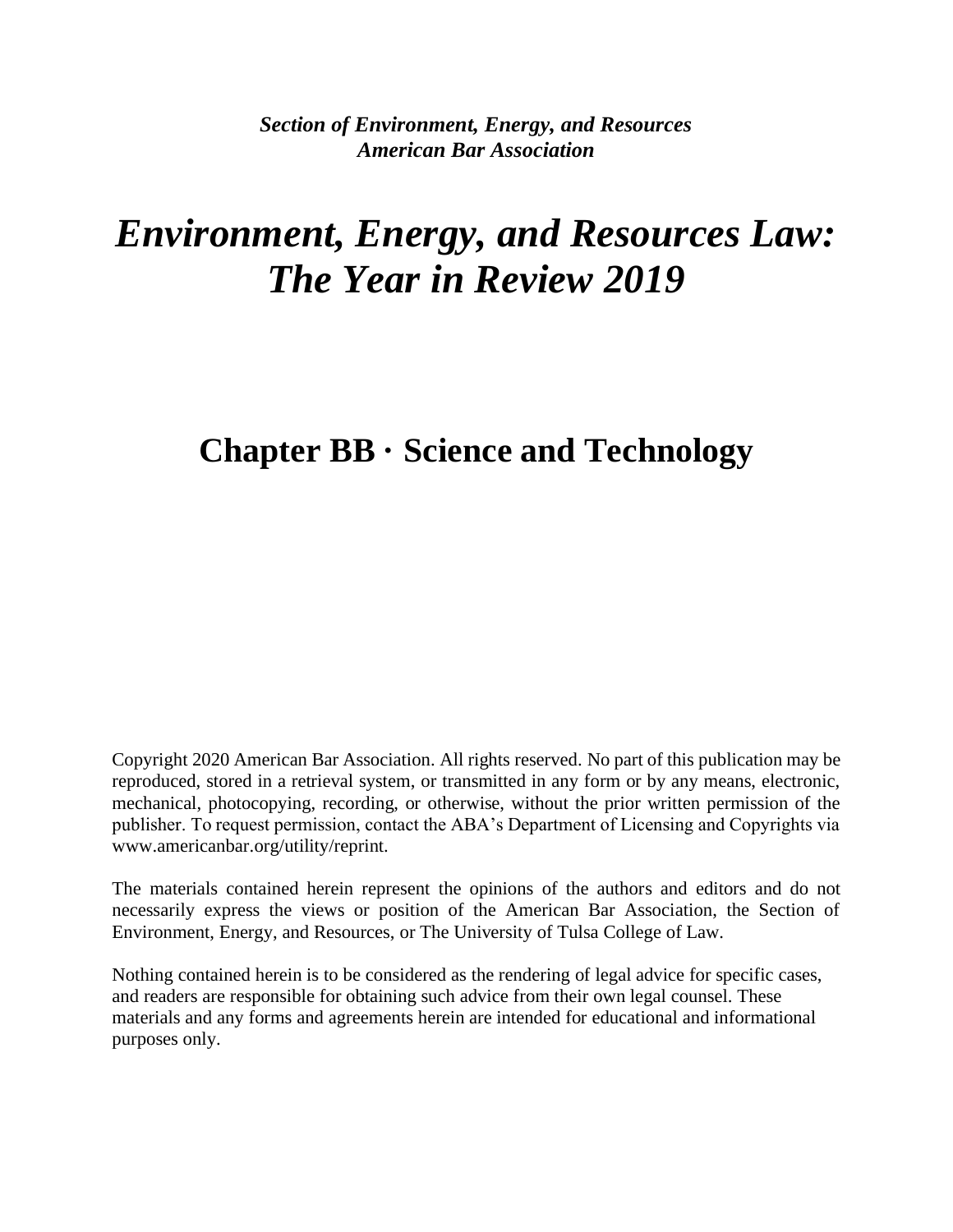#### **Chapter BB: SCIENCE AND TECHNOLOGY 2019 Annual Report<sup>1</sup>**

#### I. POLICY DEVELOPMENTS: EPA'S POLICY REVISION OF ITS COST-BENEFIT ANALYSIS

In June 2018, then EPA Administrator Pruitt launched a [rulemaking](https://www.govinfo.gov/content/pkg/FR-2018-06-13/pdf/2018-12707.pdf) that proposed wide-ranging changes to the Agency's calculations of costs and benefits in rulemaking.<sup>2</sup> Less than a year later, current Administrator Wheeler jettisoned that formal rulemaking process in a [May 2019 memorandum.](https://www.epa.gov/sites/production/files/2019-05/documents/memorandum_05_13_2019_increasing_consistency_and_transparency_in_considering_benefits_and_costs_in_rulemaking_process.pdf)<sup>3</sup> Instead, Administrator Wheeler directed that EPA Assistant Administrators make a series of policy changes to implement what he termed a new "media-specific" approach to cost-benefit calculations.<sup>4</sup> He specifically directed the Assistant Administrator for the Office of Air and Radiation Safety to announce an unspecified "regulatory proposal" to implement a more transparent and consistent costbenefit analysis.<sup>5</sup>

Despite the now renewed promise by EPA of a regulatory world that promises "consistency and transparency," the problem is a Gordian knot which resists an easy solution. The process of evaluating the costs of new pollution-reducing technology compared with the putative benefits of implementing such reductions is one fraught with uncertainty. Indeed, EPA's newly announced policy may end up resembling the dystopian brave new world of Huxley, rather than bringing a breath of fresh air to a regulatory puzzle.

As Professor Amy Sinden observed, while some costs can be quantified with some degree of precision, there is [an inherent difficulty in quantifying potential environmental](https://law.lclark.edu/live/files/27944-49-1sinden-1pdf)  [benefits:](https://law.lclark.edu/live/files/27944-49-1sinden-1pdf)

> While regulatory costs tend to involve values that are relatively easy to measure and express in monetary terms—the cost of installing a scrubber on a smokestack, for example—regulatory benefits tend to involve things that are hard to quantify, and even harder to monetize. They include things like effects on human health, premature death, degradation of ecosystems, extinction of species, and so on.<sup>6</sup>

Professor Sinden's observation of this intractable problem is not new. In 2003, the Office of Management and Budget (OMB) issued Circular A-4 to various executive agencies; the circular discussed cost-benefit analysis and noted: "It will not always be possible to express in monetary units all of the important benefits and costs."<sup>7</sup>

<sup>&</sup>lt;sup>1</sup>This chapter was edited by [Sarah N. Munger,](https://www.bdlaw.com/sarah-n-munger/) an associate at Beveridge & Diamond, PC. [Norm Dupont,](https://ringbenderlaw.com/our-attorneys/norman-a-dupont/) a partner at Ring Bender, authored this year's policy developments concerning EPA's proposed revision of its cost-benefit analysis. [Sarah Kettenmann,](https://www.bdlaw.com/sarah-a-kettenmann/) an associate at Beveridge & Diamond P.C., and [Mark Duvall,](https://www.bdlaw.com/mark-n-duvall/) a principal at Beveridge & Diamond P.C., authored this year's regulatory developments concerning TSCA updates. 2 Increasing Consistency and Transparency in Considering Costs and Benefits in the

Rulemaking Process, 83 Fed. Reg. 27,524 (June 13, 2018) (to be codified at 40 C.F.R. ch. I).

<sup>&</sup>lt;sup>3</sup>Memorandum from Andrew R. Wheeler, EPA, to Assistant Administrators, EPA (May 13, 2019).

<sup>4</sup> *Id.*

<sup>5</sup> *Id.*

<sup>6</sup>Amy Sinden, *[The Problem of Unquantified Benefits](https://law.lclark.edu/live/files/27944-49-1sinden-1pdf)*, 49 ENVTL. L. 73, 75 (2019).

<sup>&</sup>lt;sup>7</sup>[Circular A-4](https://obamawhitehouse.archives.gov/omb/circulars_a004_a-4/), OFF. OF MGMT. AND BUDGET (Sept. 17, 2003).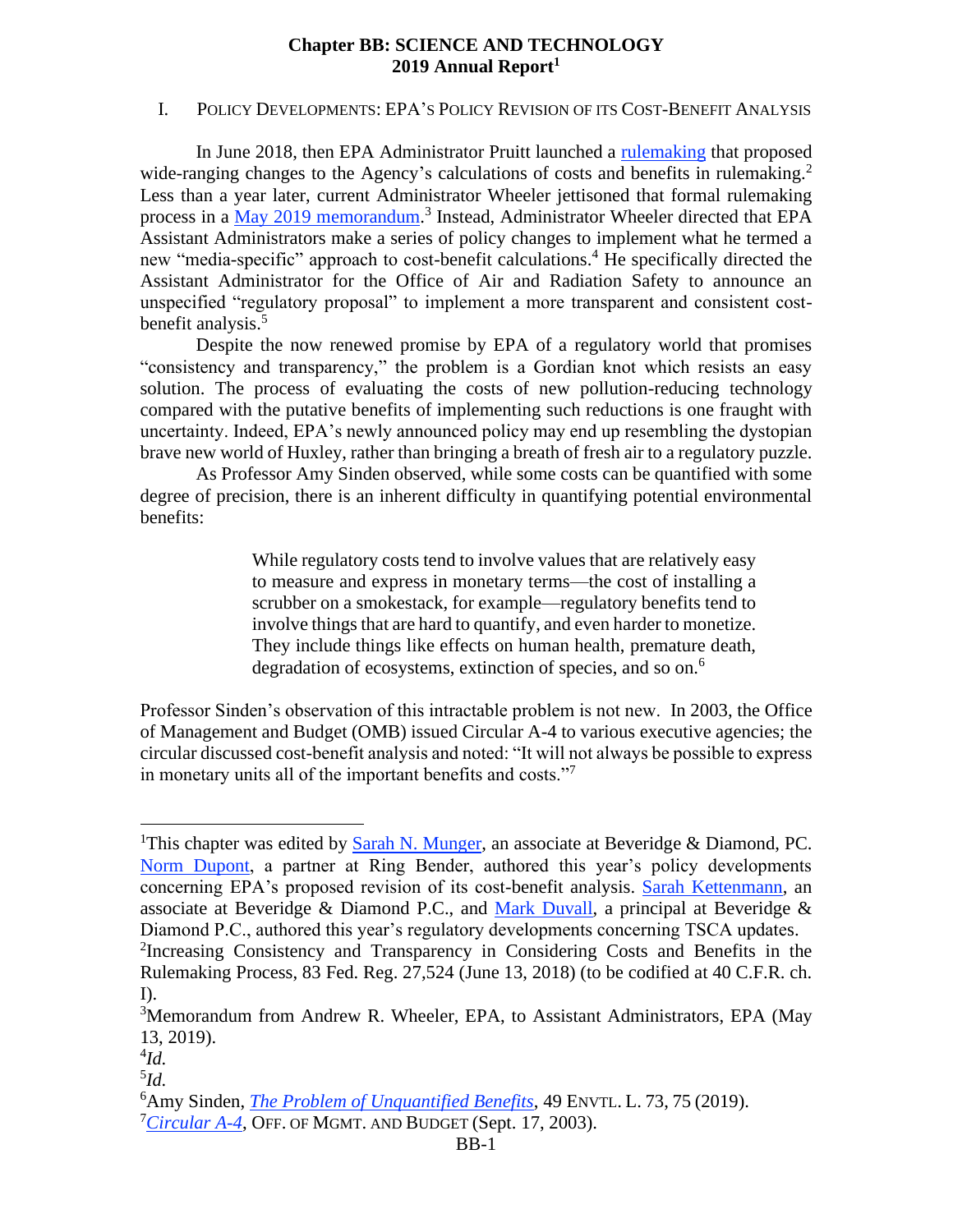#### *A. Where we are Today—EPA's Current Cost-Benefit Guidance and the Supreme Court Case on Cost-Benefit Analysis*

EPA's efforts to solve the fundamental problem of evaluating costs versus benefits of proposed regulatory actions are not new. In 1983, EPA issued its first comprehensive guidance, [Guidelines for Performing Regulatory Impact Analysis,](https://www.epa.gov/sites/production/files/2017-09/documents/ee-0228a-1.pdf) in response to a 1981 Executive Order by President Reagan requiring that all agencies evaluate the "regulatory impact" of proposed regulations.<sup>8</sup>

EPA's initial effort in 1981 was followed by a series of revisions and updates that culminated in a 2010 Guidance entitled [Guidelines for Preparing Economic Analysis.](https://www.epa.gov/environmental-economics/guidelines-preparing-economic-analyses#download)<sup>9</sup> The Agency described the 2010 Guidance as "incorporate[ing] new literature published since the last revision of the Guidelines. It describes new Executive Orders (EOs) and recent guidance documents that impose new requirements on analysts, and fills information gaps by providing more expansive information on selected topics."<sup>10</sup> EPA's 2010 Guidance was in turn revised in 2014 and 2016 to update specific chapters of the 2010 Guidance.<sup>11</sup> Given multiple iterations in an effort to solve the Gordian knot of balancing hard economic costs with benefits that might be enjoyed by the "commons," it is not surprising that after a new administration arrived in early 2017 EPA thereafter announced plans to revise prior costbenefit analysis.

It may well be that EPA's plans are more than "just another attempt" to adjust prior versions of a policy initially published more than two decades ago. Even before Administrator Pruitt proposed a rulemaking on cost-benefit analysis, commentators warned that partisan politics were sullying cost-benefit risks.<sup>12</sup> Some commentators warned that the new initiative of Administrator Wheeler might exclude scientists from EPA's Science Advisory Board from evaluating some of the proposed reforms, particularly those in evaluating benefits from new proposed air regulations.<sup>13</sup> Other commentators noted that Administrator Wheeler's initiative mirrored prior industry requests made by the National Association of Manufacturers and the American Petroleum Institute, and noted that some NGO observers saw the new initiative as an effort to "muddy" the science of risk assessment by posing alternative values and then implying that there was no certainty at  $all.<sup>14</sup>$  Some conservative policy think-tanks applauded the arrival of what it termed "common sense" in Administrator Wheeler's new cost-benefit initiative, although it noted that the details remained to be worked out.<sup>15</sup>

Much of the current debate over the proper application of cost-benefit analysis was invigorated, if not sparked by the U.S. Supreme Court in its 5-4 decision rebuking EPA for

<sup>8</sup>ENVTL. PROT. AGENCY, GUIDELINES FOR PREPARING REGULATORY IMPACT ANALYSIS (1983)*.*

<sup>9</sup>ENVTL. PROT. AGENCY, GUIDELINES FOR PREPARING ECONOMIC ANALYSIS (2010). <sup>10</sup>*Id.* at p. 1-1.

<sup>11</sup>*See [Guidelines for Preparing Economic Analysis](https://www.epa.gov/environmental-economics/guidelines-preparing-economic-analyses)*, ENVTL. PROT. AGENCY (last updated Jan. 31, 2018) (providing chapter outlines and dates that each chapter was updated).

<sup>12</sup>*See, e.g.*, Camille Harmer & Josh T. Smith, *[Politics Sully Cost-Benefit Analysis of](https://www.sun-sentinel.com/opinion/fl-op-epa-regulations-analysis-20171012-story.html)  [Regulations](https://www.sun-sentinel.com/opinion/fl-op-epa-regulations-analysis-20171012-story.html)*, S FLA. SUN SENTINEL (Oct. 12, 2017, 8:15 AM) (advocating that regulations be insulated from political pressures).

<sup>13</sup>Amena H. Saiyid, *[EPA May Sideline Scientists in Changes to Cost-Benefit Analysis](https://news.bloombergenvironment.com/environment-and-energy/epa-may-sideline-scientists-in-changes-to-cost-benefit-analysis)*, BLOOMBERG ENV'T (June 4, 2019).

<sup>14</sup>Ninna H. Farah, *[Planned Changes to EPA Pollution Analyses Align with Industry](https://www.scientificamerican.com/article/planned-changes-to-epa-pollution-analyses-align-with-industry-requests/)  [Requests](https://www.scientificamerican.com/article/planned-changes-to-epa-pollution-analyses-align-with-industry-requests/)*, SCI. AM. (May 31, 2019).

<sup>15</sup>Darren Bakst, *[Common Sense Finally Coming to EPA With Cost-Benefit Analysis](https://www.heritage.org/environment/commentary/common-sense-finally-coming-epa-cost-benefit-analysis)*, THE HERITAGE FOUND. (June 12, 2019).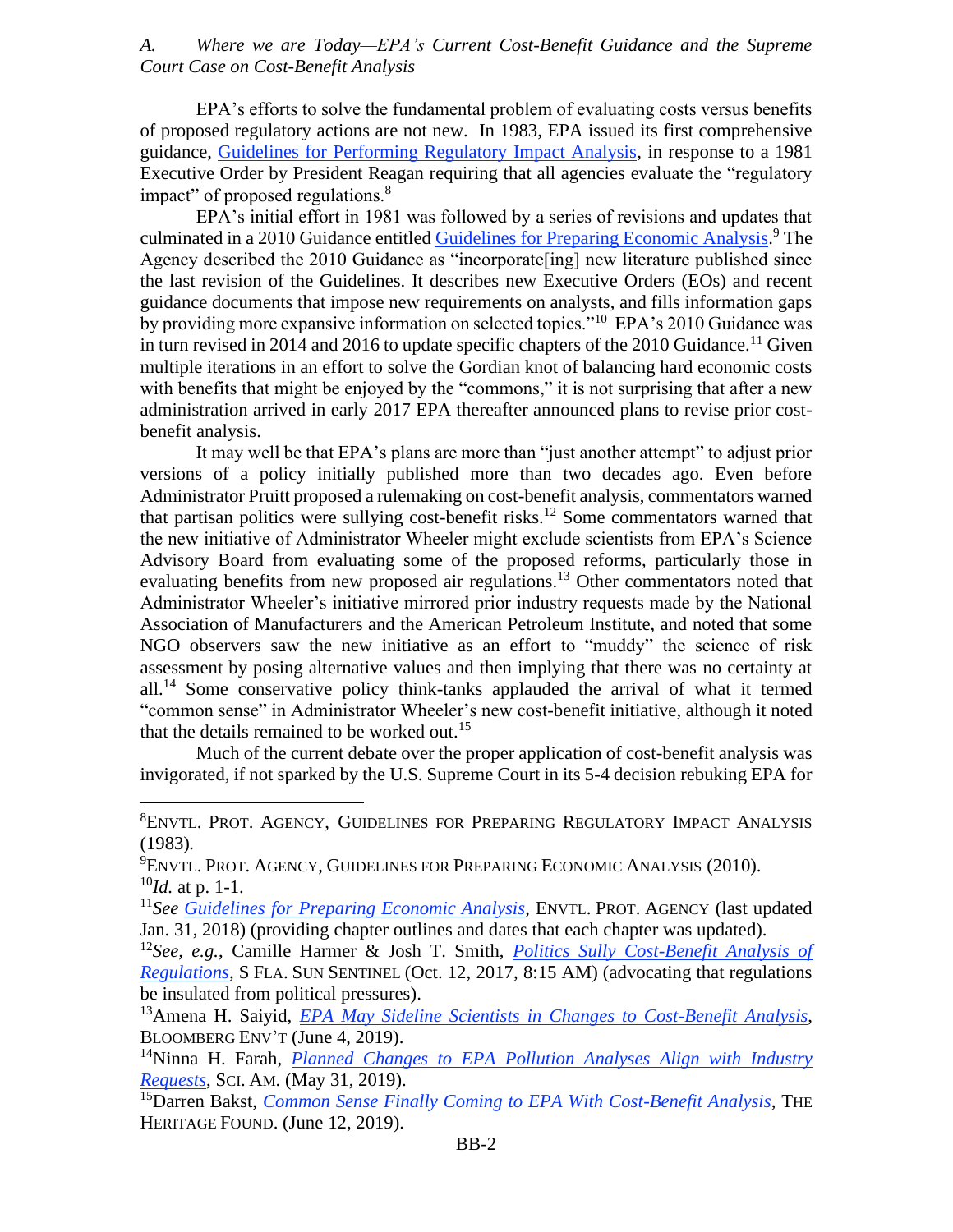*not* properly accounting for costs when regulating mercury emissions from power plants. In *[Michigan v. EPA](https://www.supremecourt.gov/opinions/14pdf/14-46_bqmc.pdf)*, the Court considered whether EPA's regulation of mercury and other toxic substances (MATS) was permissible under the Clean Air Act.<sup>16</sup> The Court explained that section 112 of the Clean Air Act authorized EPA to impose certain additional requirement on stationary source power plants but "only if the Agency 'finds such regulation is appropriate and necessary after considering the results of the [public health] study."<sup>17</sup> EPA did conduct a "Regulatory Impact Analysis," as required by an existing Presidential Executive Order, to estimate the potential benefits of a new regulation of mercury and other air emissions from power plants and concluded that the benefits, particularly the indirect (co-benefits) benefits of regulating MATS, far outweighed the costs.<sup>18</sup> But, the Agency conceded that that analysis was not used in arriving at its ultimate statutory conclusion that the regulation was "appropriate and necessary."<sup>19</sup> The Supreme Court reversed EPA's determination, concluding that the statutory language, "appropriate and necessary" mandated at least some consideration of the "costs" or a proposed regulation, and therefore, EPA must revisit its decision which violated this key statutory limitation.<sup>20</sup>

At the very end of 2018, EPA announced that it had now supplemented its prior cost benefit analysis, and surprise, it had a dramatically different result. Based upon a narrower definition of "benefits" that excluded the indirect or co-benefits from the MATS regulatio[n, EPA concluded](https://www.epa.gov/sites/production/files/2018-12/documents/mats-an-cost-benefit_memo12-2018.pdf) that the costs now significantly outweighed the projected benefits of the regulation.<sup>21</sup> EPA's new view of calculating cost versus benefits drew a rapid review from the Congressional Research Service, which summarized the new approach in context of EPA's prior cost-benefit calculations and presented certain issues for Congress to consider.<sup>22</sup>

#### *B. Where Do We Go Tomorrow?*

Many parts of EPA's statutory framework, whether under the Clean Air Act, the Clean Water Act, or other statutes require some cost-benefit analysis prior to regulation. If the proverb 'the devil is in the details' is correct, then it is likely that Administrator Wheeler's new initiative to revise the exact nature of the Agency's cost-benefit calculus will face scrutiny on all sides. Given the Supreme Court battle in *Michigan v. EPA*, it is not surprising that the Administrator directed that EPA's Office of Air and Radiation be the first EPA Office to complete its review by the end of 2019. But, progress may be delayed given the resignation of Assistant Administrator Wehrum of that Office earlier this year.<sup>23</sup>

<sup>16</sup>135 S. Ct. 2699, 2705 (2015).

<sup>&</sup>lt;sup>17</sup>*Id.* at 2716 (quoting 42 U.S.C. § 7412n(1)(A)).

<sup>18</sup>*Id.* at 2705.

<sup>19</sup>*Id.* at 2706.

 $^{20}$ *Id.* at 2707 ("Read naturally in the present context, the phrase 'appropriate and necessary' requires at least some attention to cost. One would not say that it is even rational, never mind 'appropriate,' to impose billions of dollars in economic costs in return for a few dollars in health or environmental benefits.").

<sup>&</sup>lt;sup>21</sup>Memorandum from EPA to Docket for Rulemaking: Compliance Cost, HAP Benefits, and Ancillary Co-Pollutant Benefits for "National Emission Standards for Hazardous Air Pollutants: Coal-and Oil-Fired Electric Utility Steam Generating Units -- Reconsideration of Supplemental Finding and Residual Risk and Technology Review" (Dec. 14, 2018).  $^{22}Id.$ 

<sup>23</sup>Marianne Lavell, *[Wehrum Resigns from EPA, Leaving Climate Rule Rollbacks in His](https://insideclimatenews.org/news/26062019/bill-wehrum-resigns-epa-fossil-fuel-industry-influence-climate-change-air-pollution-auto-standards-deregulation)  [Wake](https://insideclimatenews.org/news/26062019/bill-wehrum-resigns-epa-fossil-fuel-industry-influence-climate-change-air-pollution-auto-standards-deregulation)*, INSIDE CLIMATE NEWS (June 26, 2019).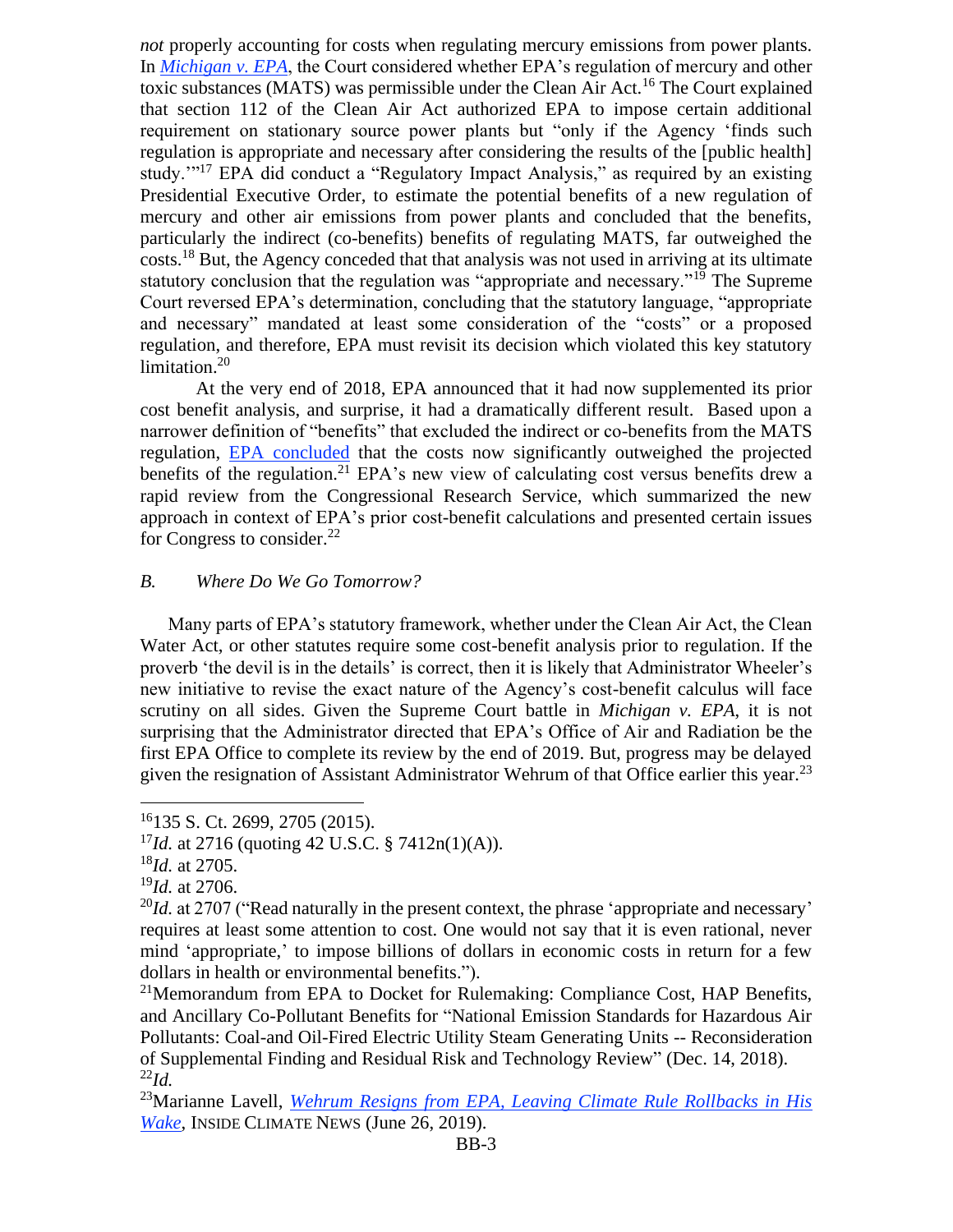The Office currently has only an acting Assistant Administrator, and she has not made a formal announcement of an exact date for issuance of a new cost-benefit analysis. Whenever the new policy is promulgated one can anticipate substantial review of this first new wave of regulatory revisions, and likely, a new spate of litigation in 2020.

#### II. REGULATORY UPDATE: AN UPDATE ON THE TOXIC SUBSTANCES CONTROL ACT

Pursuant to the Toxic Substances Control Act (TSCA), as amended by the 2016 [Frank R. Lautenberg Chemical Safety for the 21st Century Act](https://www.congress.gov/114/plaws/publ182/PLAW-114publ182.pdf) (Lautenberg Act), EPA must develop a framework rule to evaluate risks of existing and new chemical substances.<sup>24</sup> This article provides an update on the status of EPA's risk evaluations under TSCA section 6 (15 U.S.C. section 2605).<sup>25</sup> It requires that EPA conduct risk evaluations to determine whether a chemical presents an unreasonable risk of harm to human health or the environment, including vulnerable subpopulations, considering conditions of use. This determination is made without consideration of costs or other non-risk factors.<sup>26</sup> If EPA determines that the chemical presents an unreasonable risk, it must promulgate a rule to impose restrictions to eliminate the unreasonable risk.

Risk evaluations must use best available science,  $27$  considering and describing the weight of the evidence that is available.<sup>28</sup> However, EPA is only obligated to account for reasonably available information—information that EPA possesses or "can reasonably generate, obtain, and synthesize."<sup>29</sup> For each risk evaluation to be conducted, EPA must further publish the evaluation's scope in the Federal Register.<sup>30</sup>

# *A. EPA's Risk Evaluations*

TSCA section 6(b) requires EPA to conduct risk evaluations for ten initial chemical substances, to be followed by additional risk evaluations on other substances.<sup>31</sup> EPA [published](https://www.govinfo.gov/content/pkg/FR-2016-12-19/pdf/2016-30468.pdf) a list of the ten chemicals that would undergo risk evaluations on December 19, 2016.<sup>32</sup> The list's publication triggered a statutory deadline for EPA to have completed risk

<sup>24</sup>[Pub. L. No. 114-182,](https://www.congress.gov/114/plaws/publ182/PLAW-114publ182.htm) 130 Stat. 488, § 4.

 $^{25}$ [15 U.S.C. § 2605 \(2018\).](https://www.law.cornell.edu/uscode/text/15/2605)

 $^{26}Id.$  § 2605(b)(4)(A).

 $^{27}$ Best available science includes the consistent application, if possible, of relevant "scientific information, technical procedures, measures, methods, protocols, methodologies, or models." It also may include an assessment of the clarity or completeness of the methods and data that were used to generate the information, and may also include independent verification or peer review of the information. 15 U.S.C. § 2625(h) (2018).

<sup>28</sup>[15 U.S.C. § 2625\(i\) \(2018\);](https://www.law.cornell.edu/uscode/text/15/2625) *see also* [40 C.F.R. §](https://www.law.cornell.edu/cfr/text/40/702.33) 702.33 (defining weight of the evidence as a systematic review method to "comprehensively, objectively, transparently, and consistently" evaluate information).

<sup>&</sup>lt;sup>29</sup>15 U.S.C. § 2625(k) (2018); 40 C.F.R. §§ [702.41,](https://www.law.cornell.edu/cfr/text/40/702.41) 702.33.

 $30$ The scope of the risk evaluation includes the chemical substance's hazards, exposures, conditions of use, and the potentially exposed or susceptible subpopulations to the chemical substance. 40 C.F.R. § 702.41.

<sup>31</sup>15 U.S.C. § 2605(b); *see also* Ryan Carra and Mark Duvall, *[EPA's Risk Evaluation](https://www.bdlaw.com/chemical-regulation-resource-center/publications/epas-risk-evaluation-framework-rule-incorporates-key-industry-suggestions/)  [Framework Rule Incorporates Key Industry Suggestions](https://www.bdlaw.com/chemical-regulation-resource-center/publications/epas-risk-evaluation-framework-rule-incorporates-key-industry-suggestions/)*, BEVERIDGE & DIAMOND (July 20, 2017) (summarizing EPA's risk evaluation framework under TSCA).

<sup>&</sup>lt;sup>32</sup>Designation of Ten Chemical Substances for Initial Risk Evaluations Under the Toxic Substances Control Act, [81 Fed. Reg. 91,927](https://www.govinfo.gov/content/pkg/FR-2016-12-19/pdf/2016-30468.pdf) (Dec. 19, 2016).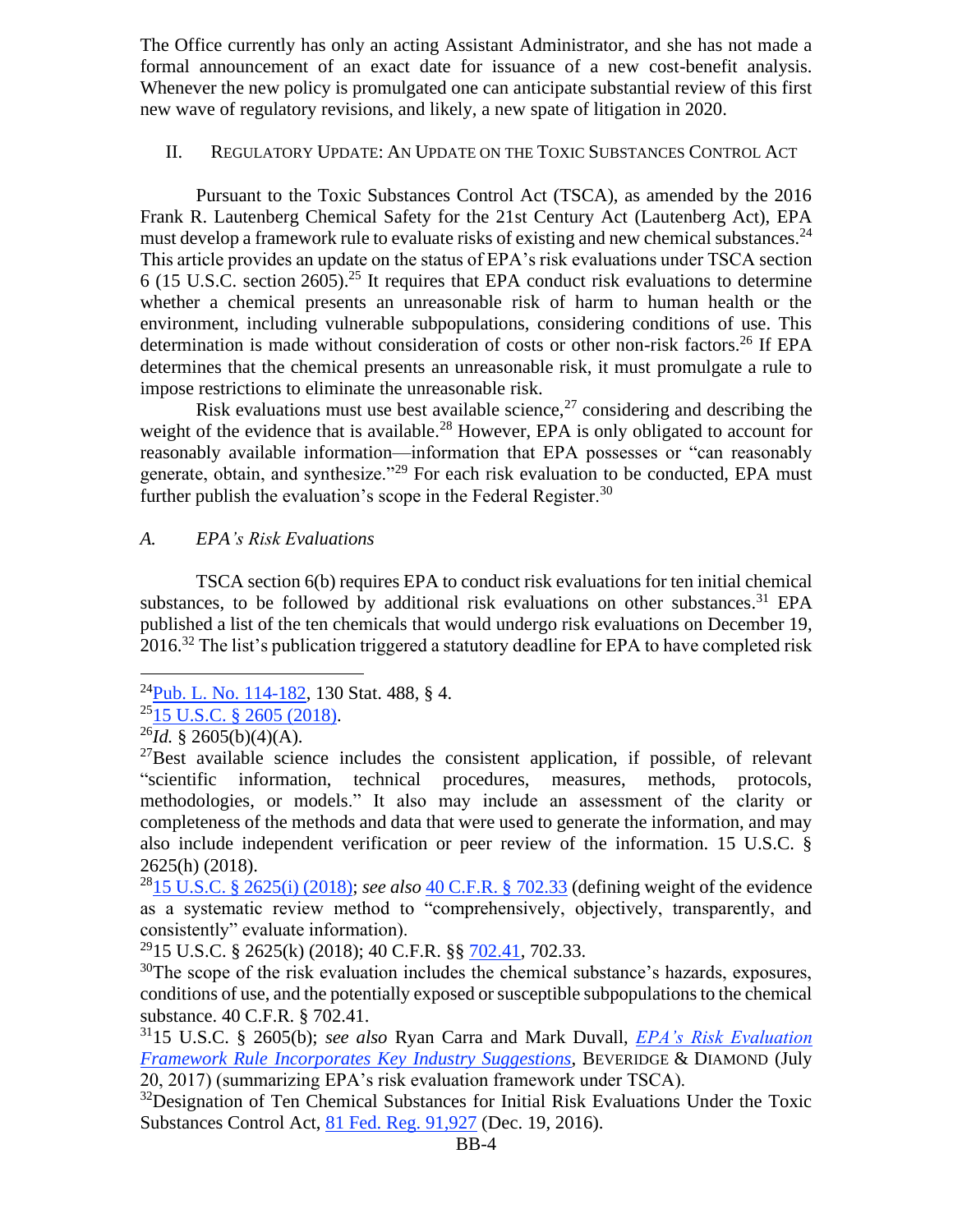evaluations within three years, or by December 19, 2019, with the option to extend up to six months. In 2019, EPA completed draft risk evaluations for five of the substances 1 bromopropane, 1,4-dioxane, methylene chloride, hexabromocyclododecane (HBCD), Pigment Violet 29.<sup>33</sup> Final risk determinations for all ten are due by June 19, 2020.

# *B. Critiques of EPA's Draft Risk Evaluations*

## 1. Public Comments and Peer Review

The draft risk evaluations received criticism in public comments. Some commenters questioned the scope of the risk evaluation, and others asserted that EPA had underestimated risks to human health or failed to use the best available science.

The Science Advisory Committee on Chemicals (SACC) identified issues with each of the draft risk evaluations as well.<sup>34</sup> SACC encouraged EPA to proceed with having the National Academy of Sciences conduct a peer review of EPA's systematic review protocol, used for all the draft risk evaluations. A particular concern was with data gaps. For Pigment Violet 29, for example, SACC requested an improved discussion on why available study data are adequate to reach the conclusion of no unreasonable risk, and for EPA to justify why additional testing is not necessary to confirm that conclusion. It recommended that EPA more aggressively pursue information from manufacturers. Such comments reflect the challenges that EPA faces to collect exposure and toxicity data, some of which may not be publicly available. In some cases, robust summaries may be available in connection with dossiers submitted under the European Union's REACH [regulation,](https://eur-lex.europa.eu/LexUriServ/LexUriServ.do?uri=CONSLEG:2006R1907:LATEST:EN:PDF) but the full studies may only be available from the data owners.<sup>35</sup>

# 2. Legal Proceedings Regarding Risk Evaluations

That issue arose in connection with the risk evaluation for Pigment Violet 29, where a European data owner provided complete studies to EPA but claimed portions of some studies as confidential. Environmental organizations submitted a request under the Freedom of Information Act (FOIA) for complete copies of the studies. EPA granted the confidentiality claim and denied the FOIA request on the basis that the studies were not submitted by a person subject to TSCA, and thus were submitted voluntarily.<sup>36</sup>

Several advocacy groups<sup>37</sup> and 14 state Attorneys General<sup>38</sup> separately petitioned EPA under TSCA section 21 to initiate a rulemaking under TSCA section  $8(a)^{39}$  for the reporting of the manufacture and processing of asbestos, so as to help EPA with its risk

 $3915$  U.S.C. § 2607(a).

<sup>&</sup>lt;sup>33</sup>[Assessing and Managing Chemicals under TSCA](https://www.epa.gov/assessing-and-managing-chemicals-under-tsca/risk-evaluations-existing-chemicals-under-tsca#ten), ENVTL. PROT AGENCY (last updated Dec. 2, 2019) (providing links to the risk evaluation for each of the priority chemicals).

<sup>34</sup>*[Science Advisory Committee on Chemicals Meetings](https://www.epa.gov/tsca-peer-review/science-advisory-committee-chemicals-meetings)*, ENVTL. PROT AGENCY (last updated Feb. 20, 2020).

<sup>35</sup>*Regulation (EC) No 1907/2006 of the European Parliament and of the Council*, EUR-LEX.EUROPA.EU (Dec. 18, 2006).

<sup>&</sup>lt;sup>36</sup>[Letter](https://foiaonline.gov/foiaonline/action/public/submissionDetails?trackingNumber=EPA-HQ-2019-001853&type=request) from Kevin Miller, Asst. Gen. Couns., EPA, to Dr. Ulrich Veith, Head of Prod. Stewardship and Masterdata, BASF Colors & Effects Switzerland AG, Re: [Freedom of](https://foiaonline.gov/foiaonline/action/public/submissionDetails?trackingNumber=EPA-HQ-2019-001853&type=request)  [Information Act Request EPA-HQ-2019-001853](https://foiaonline.gov/foiaonline/action/public/submissionDetails?trackingNumber=EPA-HQ-2019-001853&type=request) (Mar. 14, 2019).

 $37$ [Letter](https://www.epa.gov/sites/production/files/2018-10/documents/adao-asbestos-cdr-petition-all.pdf) from Jeffrey T. Morris, Dir., EPA, to Rebecca J. Rentz, Senior Envtl. Couns., Occidental Petroleum Corp. (July 28, 2017).

 $38$ [Letter](https://www.epa.gov/sites/production/files/2019-02/documents/tsca_section_21_rulemaking_petiton_for_asbestos_reporting_1_31_2019_2.pdf) from David Hoffman, Asst. Att'y Gen for D.C., to Andrew Wheeler, Acting Admin., EPA (Jan. 31, 2019).